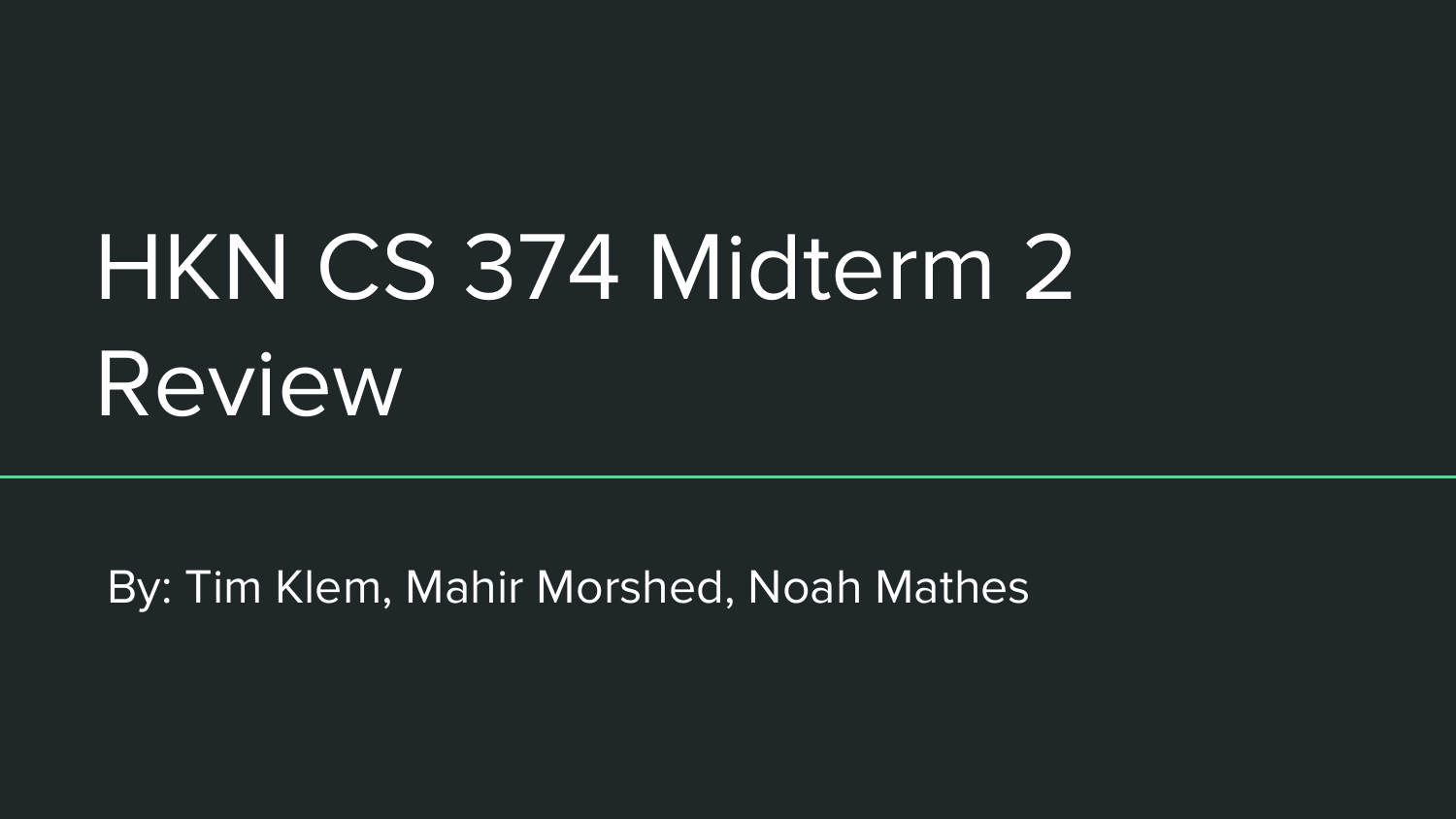# Writing Proofs in an Exam

- Figure out which techniques allow you to focus more on solving the problem without much overhead over how to deliver it
- Know what your rubrics want
- Use the list guides for DP and graphs as templates
	- DP JeffE's March 2 lab
	- Graphs JeffE's March 14 lab
- Lead off with your intuition you might catch errors while writing!
- Write pseudocode *last* (or maybe not at all, if appropriate)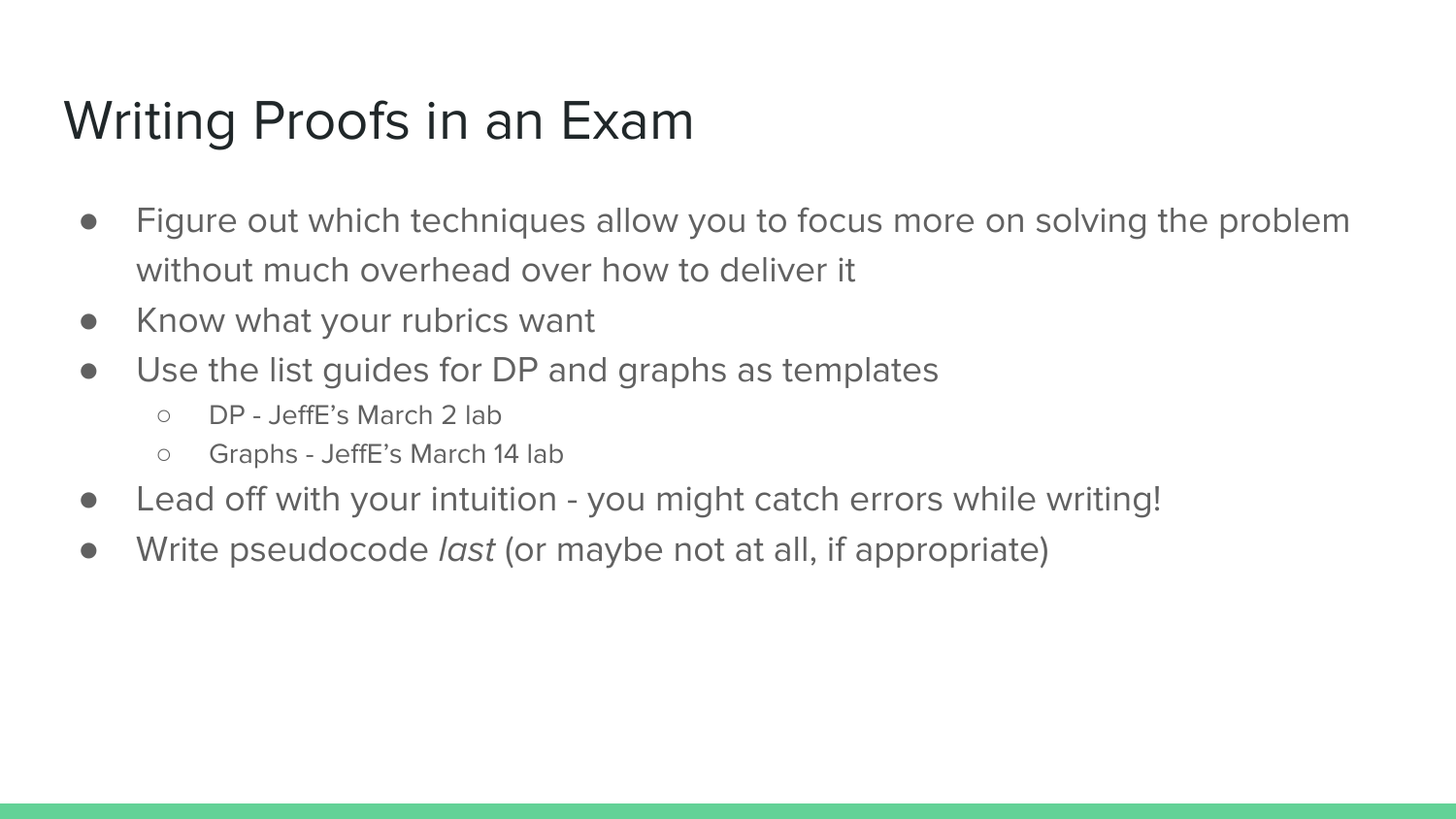# Solving Recurrences

Use recursion trees! Three things to determine:

- 1. How much work is done in the root
- 2. The relationship (ratio, difference) between the work done on a node and the sum of the work done on its children
- 3. Total number of levels in the recursion tree
	- a. May need to bound this quantity

A paragraph synthesizing these three pieces should suffice.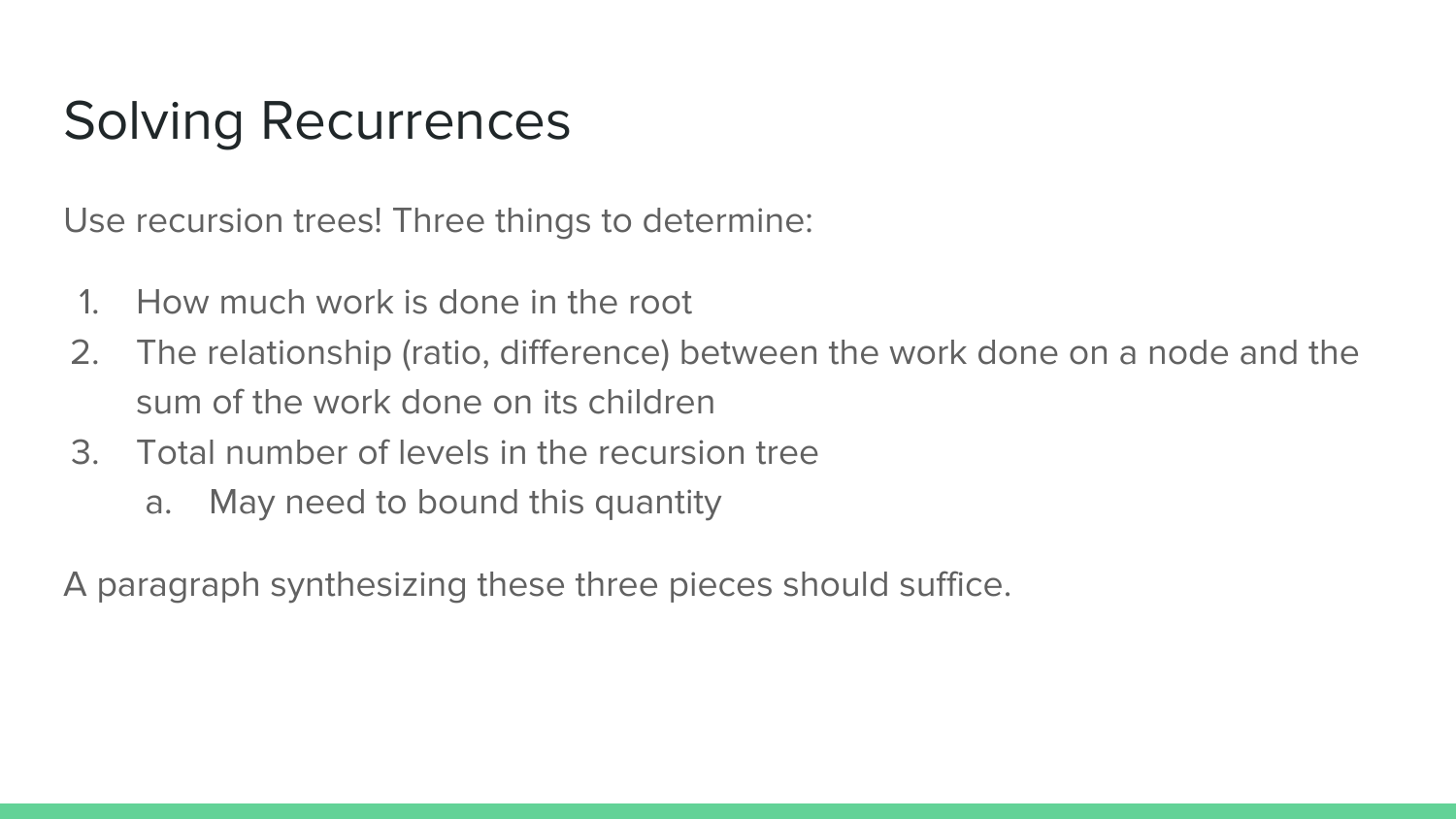# Divide and Conquer

- Partition your problem into complementary problems
	- a. That are smaller instances of the same problem
	- b. That you know how to solve
	- c. Just small enough so that you can use algorithms of low time complexity
	- d. Just large enough so that you can bite the bullet and still achieve good runtime
- Partitions we've seen so far:
	- a. Given in the data structure (children of nodes in trees)
	- b. The middle of a sorted array (binary search)
	- c. Making your own via linear-time select (deterministic quicksort)
	- d. Choosing convenient element(s) to constrain the input (mergesort)
- Usually these exploit some sort of ordering in the data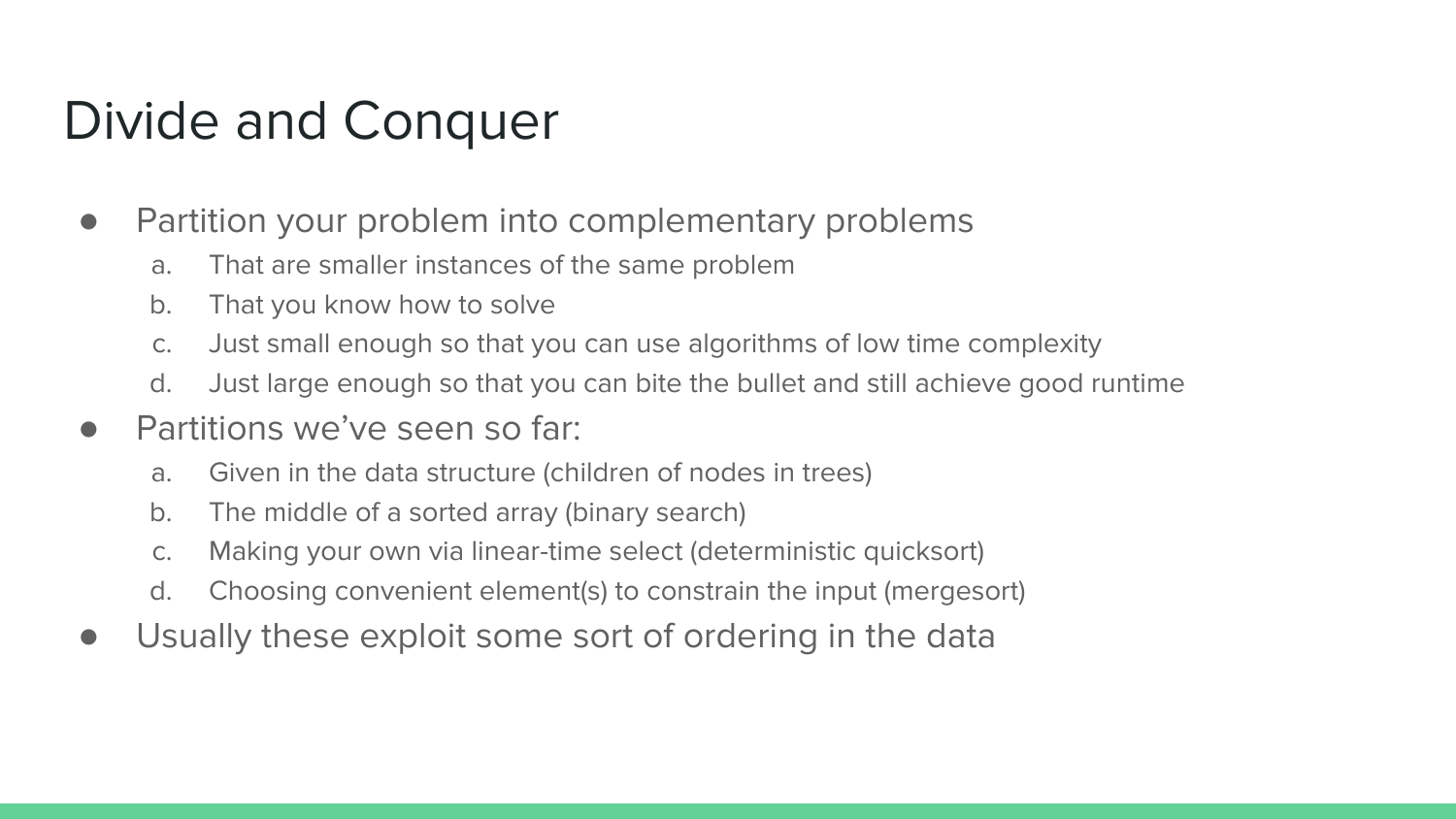#### NAME:

 $3\phantom{.}$ (20 PTS.) Let  $A[1, n]$  be an array of n distinct numbers that is not sorted, but it is k-scrambled. Here, being k-scrambled means that for any i, we have that  $i - k \leq \text{rank}(A[i]) \leq i + k$ , where rank $(A[i])$  is the location of  $A[i]$  in the sorted version of A.

You are given the value of k as part of the input, and a number x. Describe an algorithm, as fast as possible, that reports whether or not  $x$  is stored in  $A$  somewhere.

What is the running time of your algorithm? Explain (shortly) why your algorithm is correct. (Hint: What can you can say about the relation between  $rank(A[i])$  and  $rank(A[i+3k])$ ?)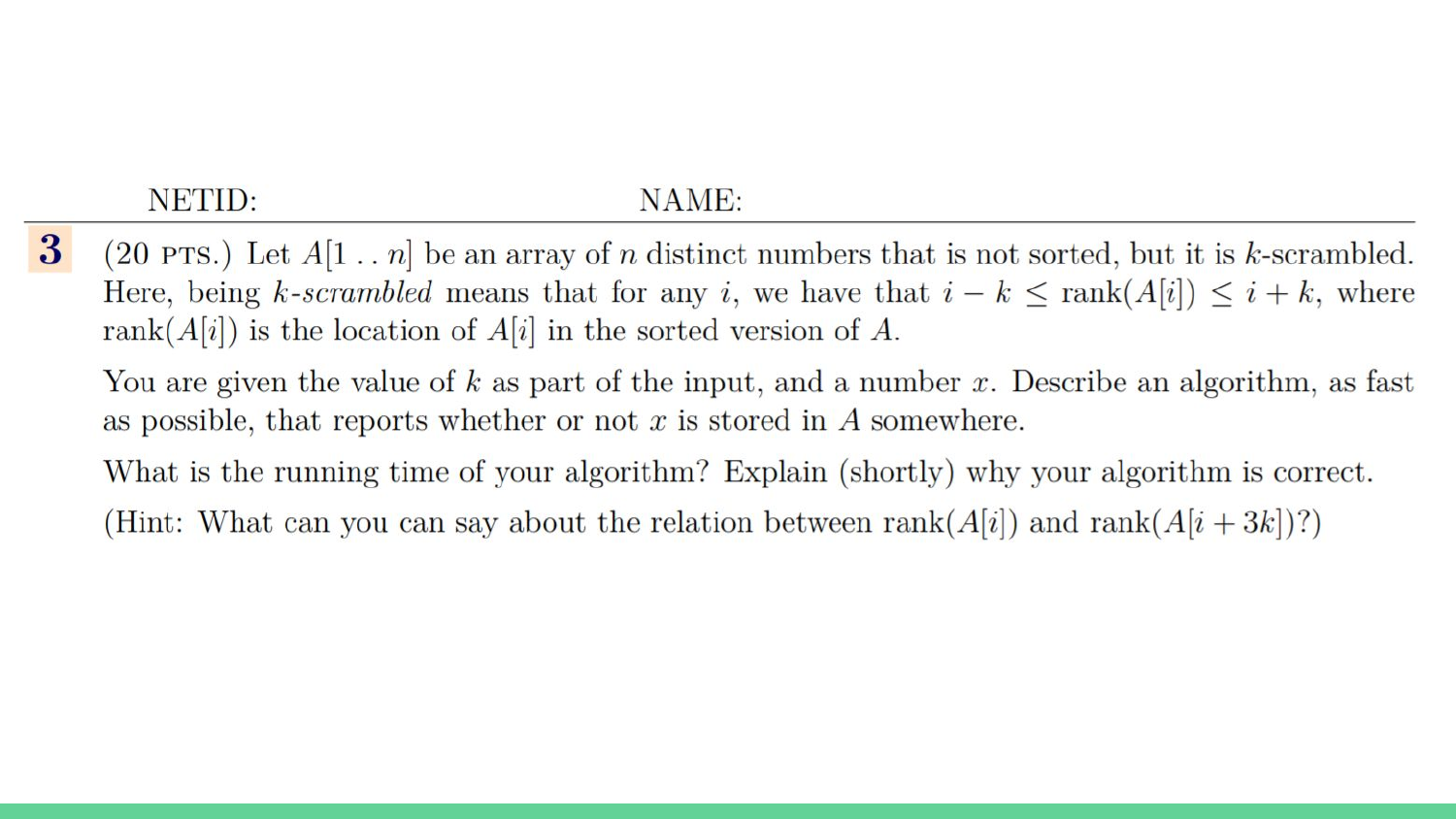# Dynamic Programming

- Clearly identify the subproblems
	- May require reformulation of the original problem
- Identify recurrence based on these subproblems
	- Often the base case is trivial while multiple formulations may exist of the recursive step
- Identify the specific term in the recurrence corresponding to the original problem
- Optionally unroll the recurrence into an iterative form
	- Usually having the recurrence and the specific term to be calculated are enough for exam purposes
	- Requires defining memoization array dimensions
- Optionally write pseudocode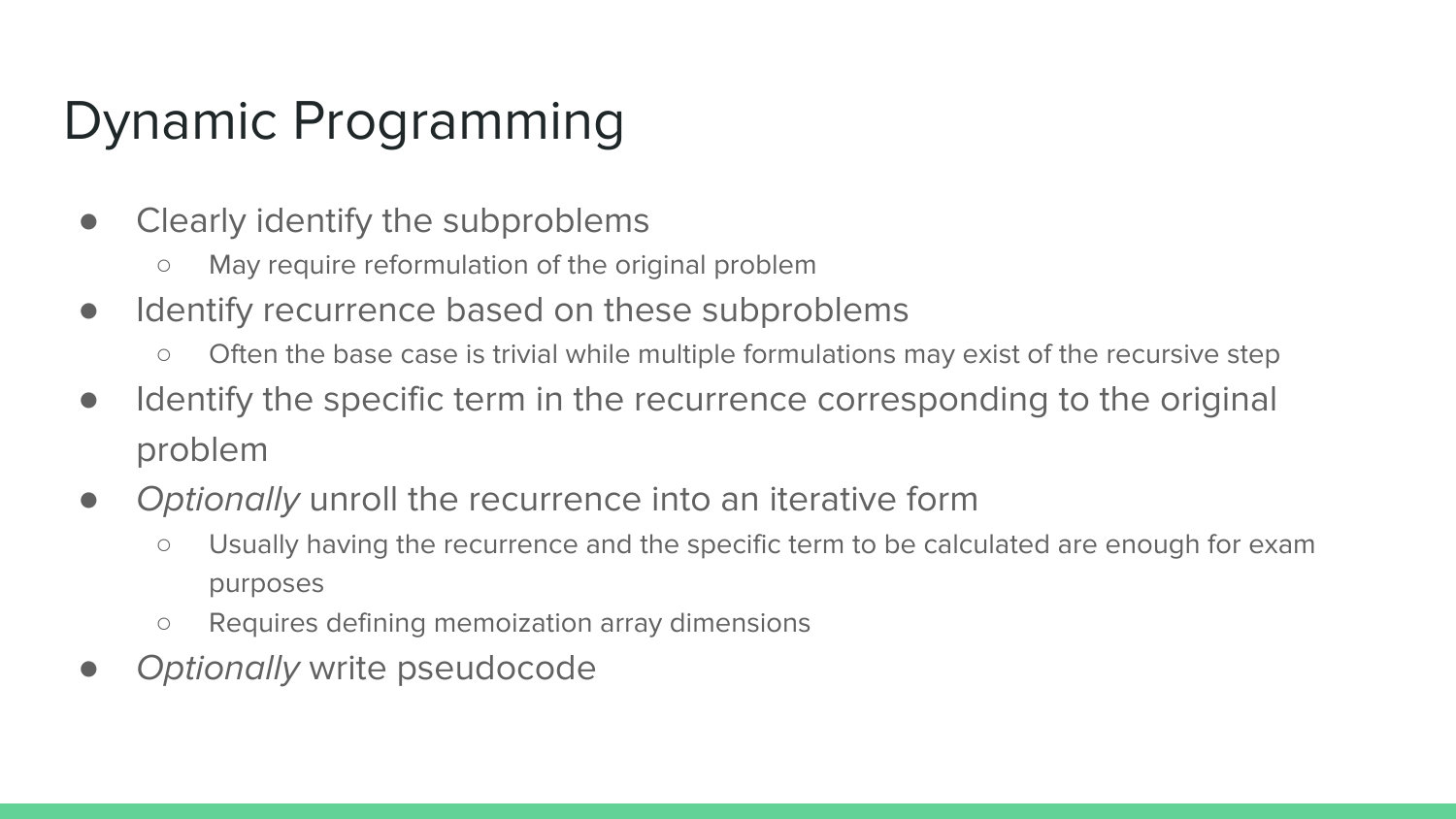# From A lecture's Piazza #919 (credits to Philip Shih)

You need 6 things for a dynamic programming problem:

- 1. An English description of the underlying recurrence you're going to evaluate
- 2. The details of that recurrence
- 3. The top level call to your function to get the final answer
- 4. The memoization data structure
- 5. An evaluation order
- 6. Runtime analysis

You can either give these things individually or embed them in pseudocode. Pseudocode covers numbers 2,3,4, and 5. If you don't give pseudocode, you need to **explicitly** say what each of those things are. You still need to do 1 and 6 separately even with pseudocode.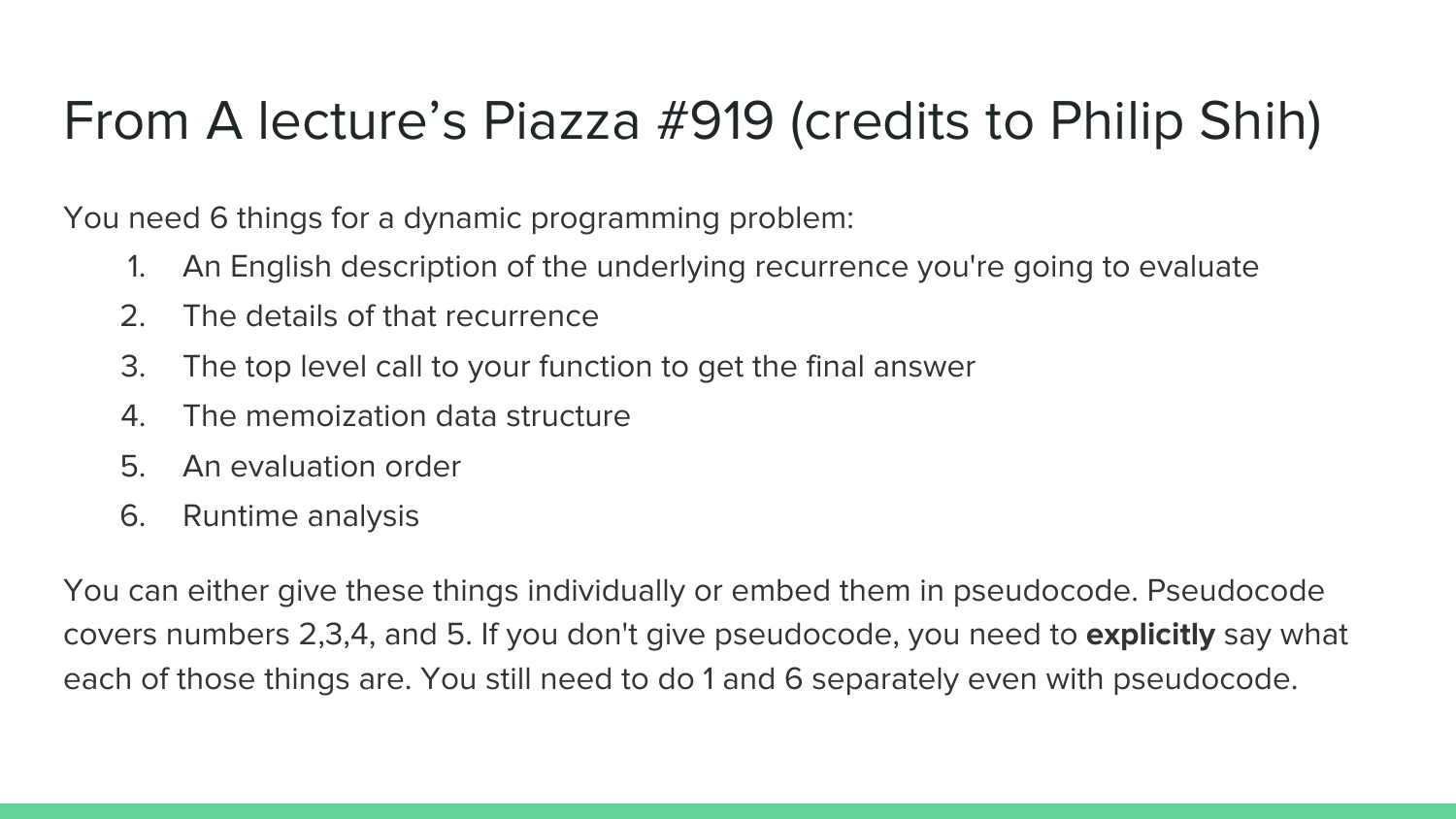### NAME:

(20 PTS.) There are *n* people living along Purple street in Shampoo-Banananana. The *n* people live in locations  $1, \ldots, n$  along Purple street (which is as straight as a ruler),

It is time for redistricting Purple street. A district can have between  $\Delta$  and  $2\Delta$  people living in it, for some prespecified parameter  $\Delta$  (where  $n/3 > \Delta > 0$ ). A district is a consecutive interval along Purple street. Every person is assigned to a district containing it. The districts are disjoint.

For every person in Purple street, you know their vote in the last election. Specifically, you are given an array  $v[1..n]$ , where the vote of the *i*th person is  $v[i]$ , which is either equal to 0 or 1. A set  $S \subseteq \{1,\ldots,n\}$  of people is t-good, if  $|\#_0(S) - \#_1(S)| \leq t$ , where  $\#_0(S)$  (resp.  $\#_1(S)$ ) is the number of people in S that voted for 0 (resp 1) in S.

Describe an algorithm, as fast as possible, that given  $\Delta$ ,  $v[1 \dots n]$  and t as input, outputs TRUE if there is a way to redistrict Purple street so that every district is  $t$ -good (the algorithm outputs **FALSE** otherwise). What is the running time of your algorithm? The algorithm you provide should be iterative (i.e., please do not use dictionary/hashing or recursion).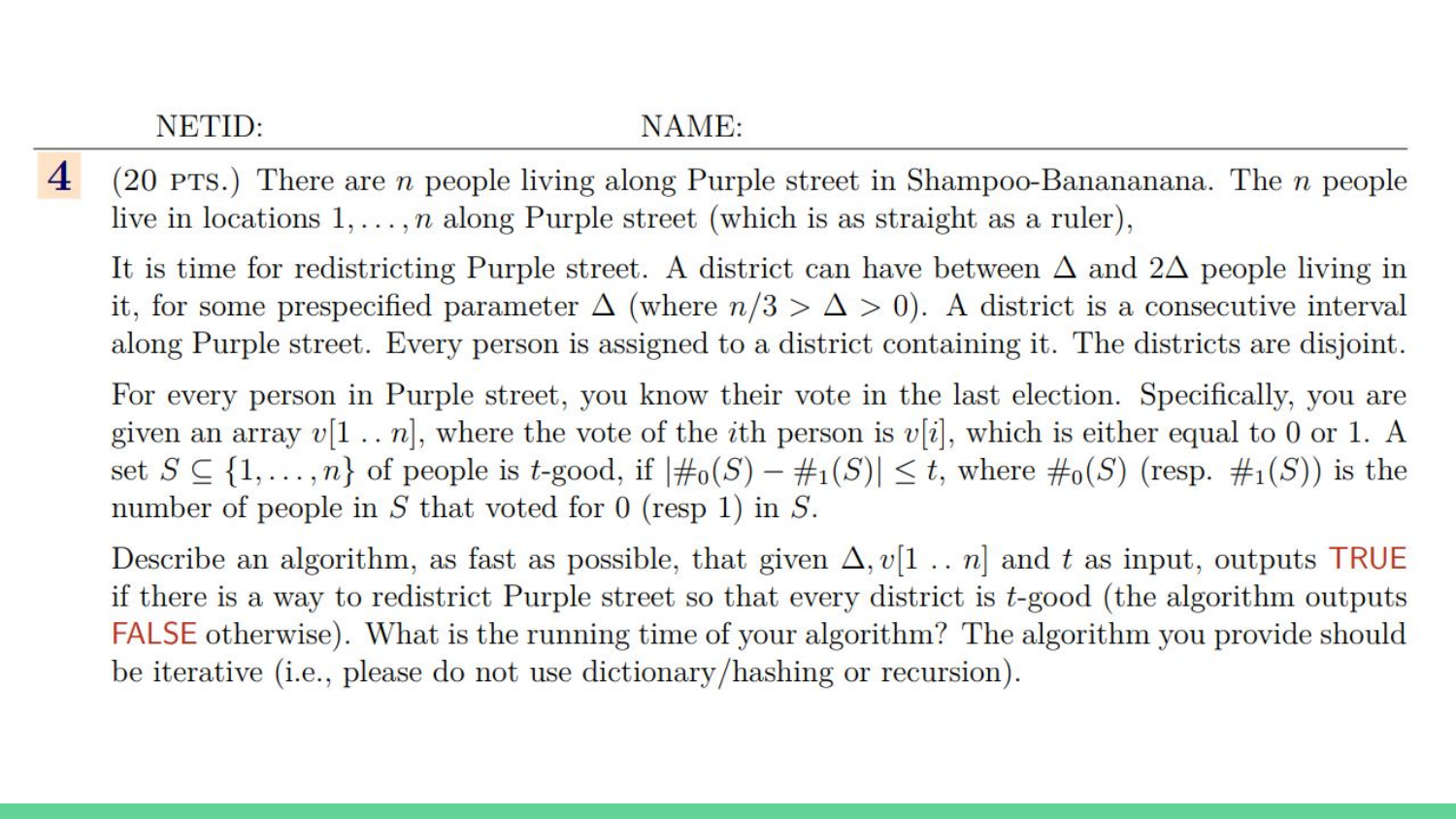### Graphs - Key Algorithms

- Whatever-first search  $O(V + E)$  time
- Dijkstra's single-source shortest path tree in  $O(E + V \log V)$  time,
	- for graphs with only non-negative weight edges
	- greedy search using a cost function
- Bellman-Ford single-source shortest path tree in O(EV) time, for graphs of any real-valued weight edge
	- DP formulation
- Floyd-Warshall all-pairs shortest path in  $O(V^3)$  time
- Topological sort sort the vertices of a DAG so that for every edge  $u \rightarrow v$ ,  $u$  is before v in the array, done in  $O(V + E)$  time
- Tarjan's algorithm reduce a graph to a DAG of connected components in  $O(V + E)$  time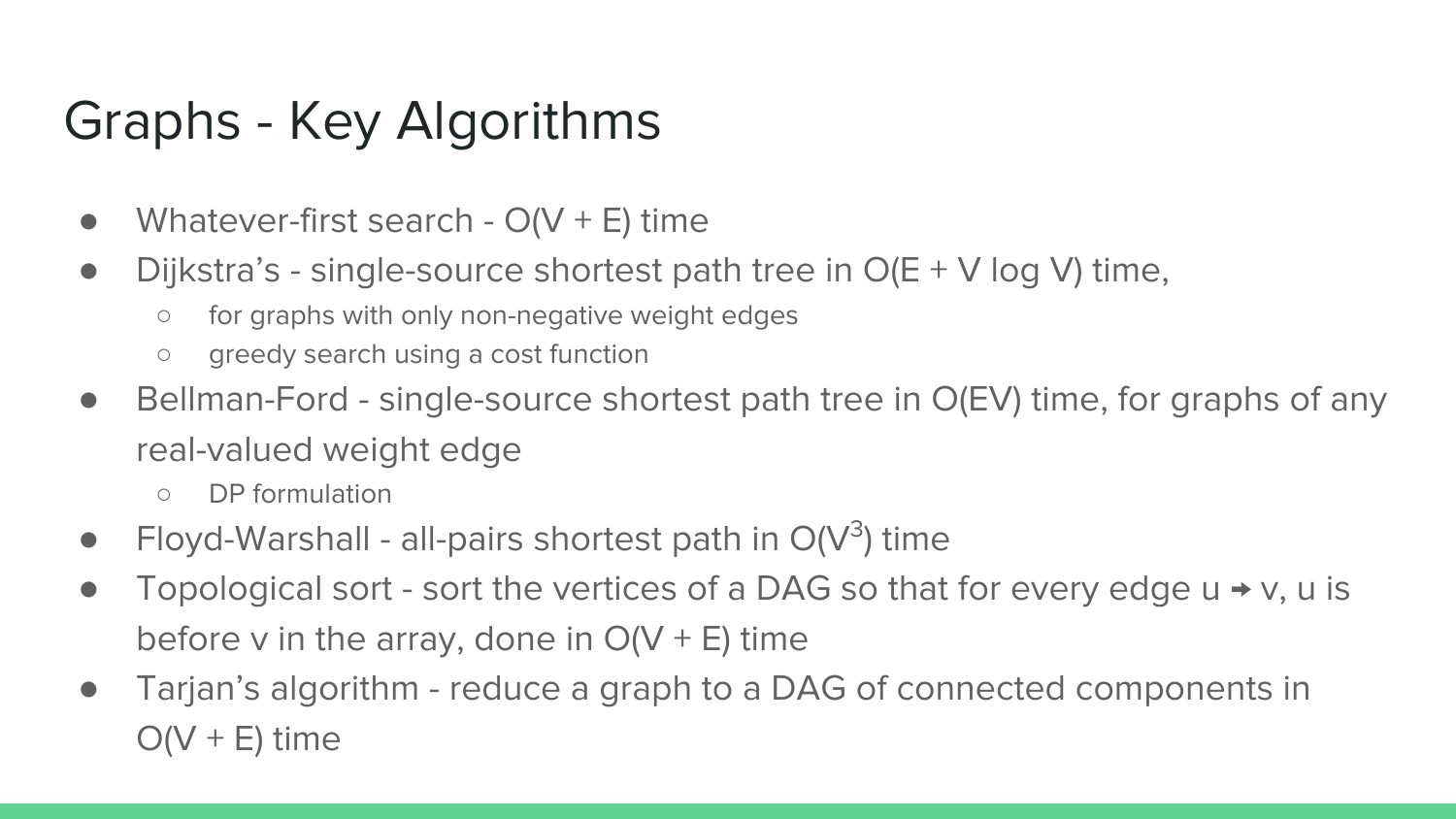#### NAME:

(20 PTS.) (Seen in lab) You are given a directed graph G with n vertices and m edges. Every edge  $x \to y \in E(G)$  has a weight  $w(x \to y)$  associated with it. Here, exactly one edge  $u \to v$ has negative weight (all other weights are positive numbers). Describe an algorithm, as fast as possible, that decides if there is a negative cycle in G, and if not, it computes the shortest path between the two given vertices  $s$  and  $t$  in  $\mathsf{G}$ . What is the running time of your algorithm? Argue that your algorithm is correct.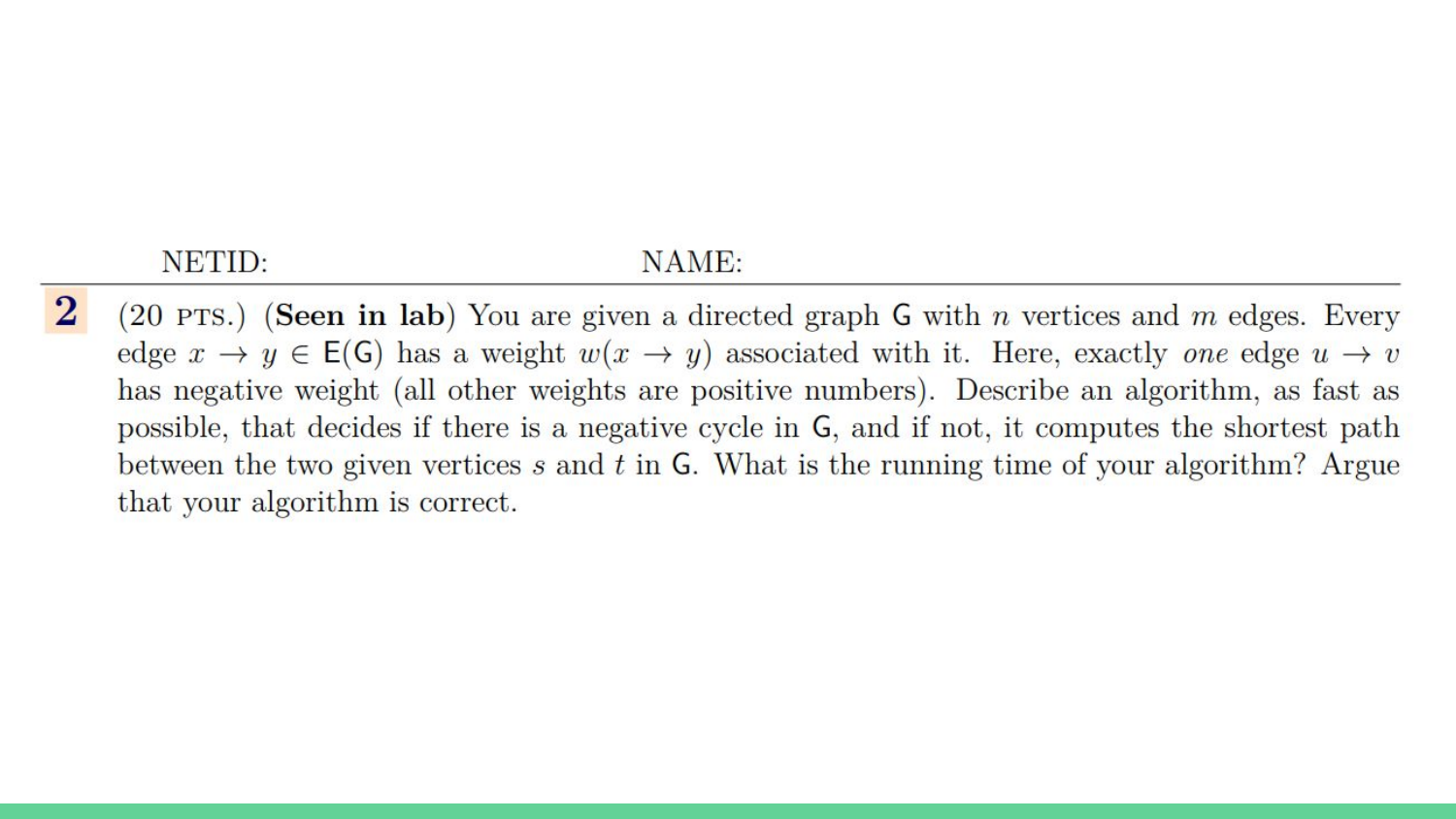#### NAME:

 $5<sup>5</sup>$ (20 PTS.) You are given a graph G with n vertices and m edges (with  $m \ge n$ ), and a parameter k. In addition, for every vertex  $v \in V(G)$ , you are given a flag  $r(v)$ , which is 1 if v is a router, and 0 otherwise. A vertex is **safe**, if there are at least k distinct routers it can reach (here, think about  $k$  as being a small number compared to  $n$ ).

Do not use hashing or dictionary data-structure in solving this problem.

- $5.A.$ (10 PTS.) For the case that G is a DAG, describe an algorithm, as fast as possible, that computes all the safe vertices of G. What is the running time of your algorithm? Argue (shortly) that your algorithm is correct.
- $(10 \text{ PTS.})$  Describe an algorithm, as fast as possible, for the case that G is a general directed 5.B. graph. What is the running time of your algorithm?